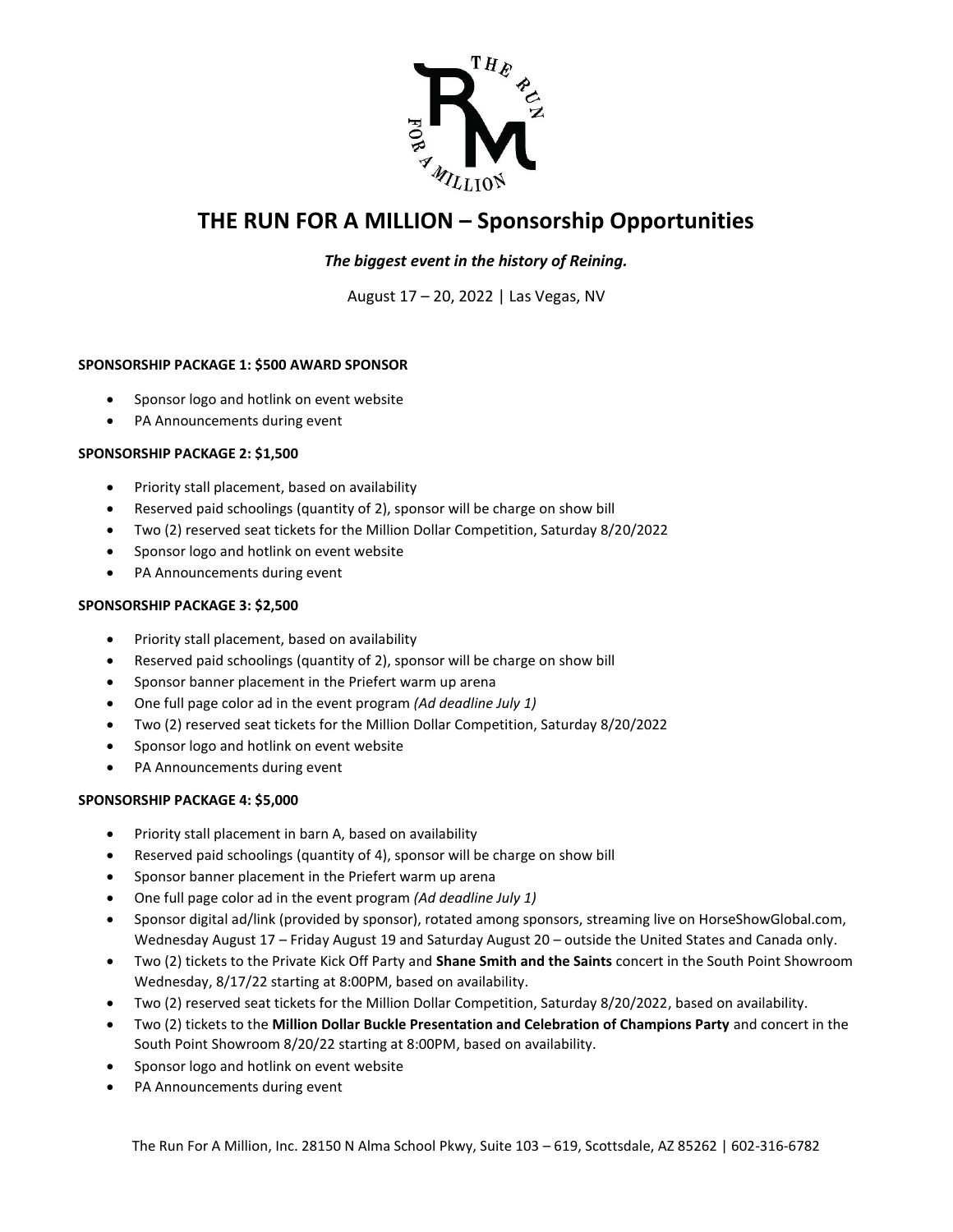#### **SPONSORSHIP PACKAGE 5: \$10,000**

- Priority stall placement in barn A, based on availability
- Reserved paid schoolings (quantity of 6), sponsor will be charge on show bill
- Sponsor banner placement in the Priefert warm up arena
- One full page color ad in the event program *(Ad deadline July 1)*
- Sponsor receives a 10' x 20' booth display on arena concourse.
- 60 second video commercial (provided by sponsor), rotated among sponsors, streaming live on HorseShowGlobal.com, Wednesday August 17 – Friday August 19 and Saturday August 20 – outside the United States and Canada only. Also viewed on the arena Jumbo Tron, and television monitors throughout the arena.
- Five (5) tickets to the Private Kick Off Party and **Shane Smith and the Saints** concert in the South Point Showroom Wednesday, 8/17/22 starting at 8:00PM, based on availability.
- Five (5) reserved seat tickets for the \$25,000 Cowboy Invitational and \$170,000 Cow Horse Challenge, Friday 8/19/2022, based on availability.
- Five (5) reserved seat tickets for the Million Dollar Competition, Saturday 8/20/2022, based on availability.
- Five (5) tickets to the **Million Dollar Buckle Presentation and Celebration of Champions Party** and concert in the South Point Showroom 8/20/22 starting at 8:00PM, based on availability.
- Sponsor logo and hotlink on event website
- PA Announcements during event

#### **SPONSORSHIP PACKAGE 6: \$25,000**

- Priority stall placement in barn A
- Reserved paid schoolings (quantity of 8), sponsor will be charge on show bill
- Sponsor receives brand recognition on arena wall. Sponsor receives event branding in the nationally televised **RUN FOR A MILLION/THE LAST COWBOY**.
- Two full page color ads in the event program *(Ad deadline July 1)*
- Sponsor receives a 10' x 30' booth display on arena concourse.
- 120 second video commercial or two 60 second video commercials (provided by sponsor), rotated among sponsors, streaming live on HorseShowGlobal.com. Also viewed on the arena Jumbo Tron, and television monitors throughout the arena.
- Eight (8) tickets to the Private Kick Off Party and **Shane Smith and the Saints** concert in the South Point Showroom Wednesday, 8/17/22 starting at 8:00PM, based on availability.
- Eight (8) reserved seat tickets for the \$25,000 Cowboy Invitational and \$170,000 Cow Horse Challenge, Friday 8/19/2022, based on availability, based on availability.
- Eight (8) reserved seat tickets for the Million Dollar Competition, Saturday 8/20/2022, based on availability.
- Eight (8) tickets to the **Million Dollar Buckle Presentation and Celebration of Champions Party** and concert in the South Point Showroom 8/20/22 starting at 8:00PM, based on availability.
- Sponsor to receive VIP Reserved Table for eight for the duration of the event. *(Million Dollar Competition Saturday, August 20 - includes open bar, appetizers and dinner.) (VIP Tables are limited)*
- Sponsor logo and hotlink on event website
- PA Announcements during event